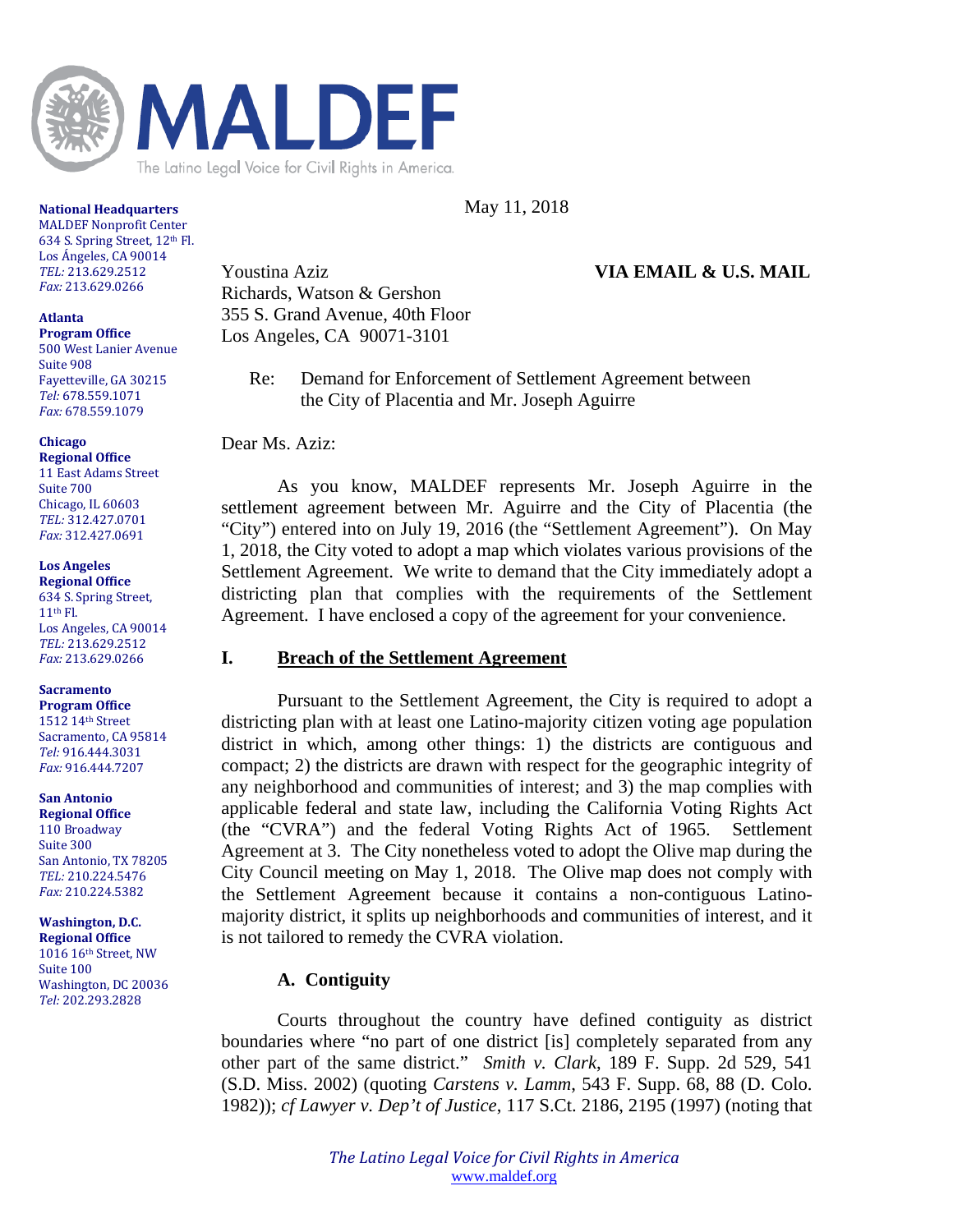Youstina Aziz, Esq. November 2018 Page 2

traditional redistricting principles in Florida allow portions of a district to be connected by water). Here, the northernmost part of district 2 in the Olive map is completely separated from the rest of the district; district 2 is therefore non-contiguous. Further, it appears that the district was drawn in this manner at least in part to capture the home of one of the councilmembers, and certainly to split communities of interest, discussed further below.

During the May 1 meeting you argued that district 2 is arguably contiguous because the City of Fullerton, and not another district, separates the two parts of district 2. However, given that the City of Placentia is itself contiguous, and is not divided in any way by Fullerton, there is no reason to create a noncontiguous district 2 with separated pieces adjacent to Fullerton. Similarly, Mayor Wanke defended non-contiguous districts by adding that there are "islands" of Yorba Linda within the City that make it difficult for the City to adopt a map with contiguous districts. This point is irrelevant because the "islands" of Yorba Linda do not render Placentia non-contiguous. Mayor Wanke and the National Demographics Corporation also described other jurisdictions in California and elsewhere which contain non-contiguous districts, presumably in defense of adopting a map with a non-contiguous district. That such districts exist in other jurisdictions is not a reason to create non-contiguous districts in Placentia, particularly because there is a settlement agreement that *requires* contiguity.

California contract law is clear that "'[c]ourts must interpret contractual language in a manner which gives force and effect to *every* provision, and not in a way which renders some clauses nugatory, inoperative or meaningless." *Hemphill v. Wright Family, LCC*, 234 Cal. App. 4th 911, 915 (Cal. App. 2015). The only interpretation of contiguity that gives the Settlement Agreement force and effect is one that requires that no part of a district be completely separated from any other part of the same district.

## **B. Geographic Integrity of Neighborhoods and Communities of Interest**

The Settlement Agreement requires that the districts be drawn with respect for the geographic integrity of any neighborhood and any community of interest. Settlement Agreement at 3*.* In addition, respecting communities of interest is a traditional districting principle. *LULAC v. Perry*, 584 U.S. 399, 433 (2006); *Legislature v. Reineke*, 10 Cal. 3d 396, 402 (1976). Notwithstanding this requirement, councilmembers made clear during City Council meetings that, in adopting the Olive map, it was their goal to create northto-south districts that included parts of different neighborhoods and/or communities of interest within each district. The City has therefore breached the Settlement Agreement by adopting a map that splits neighborhoods and communities of interest.

## **C. Effective Latino-majority District**

Under the Settlement Agreement, the districts must be drawn "in a manner consistent with applicable law." Settlement Agreement at 3. The CVRA and federal law requires the City's districting map to afford minority voters an equal opportunity to elect